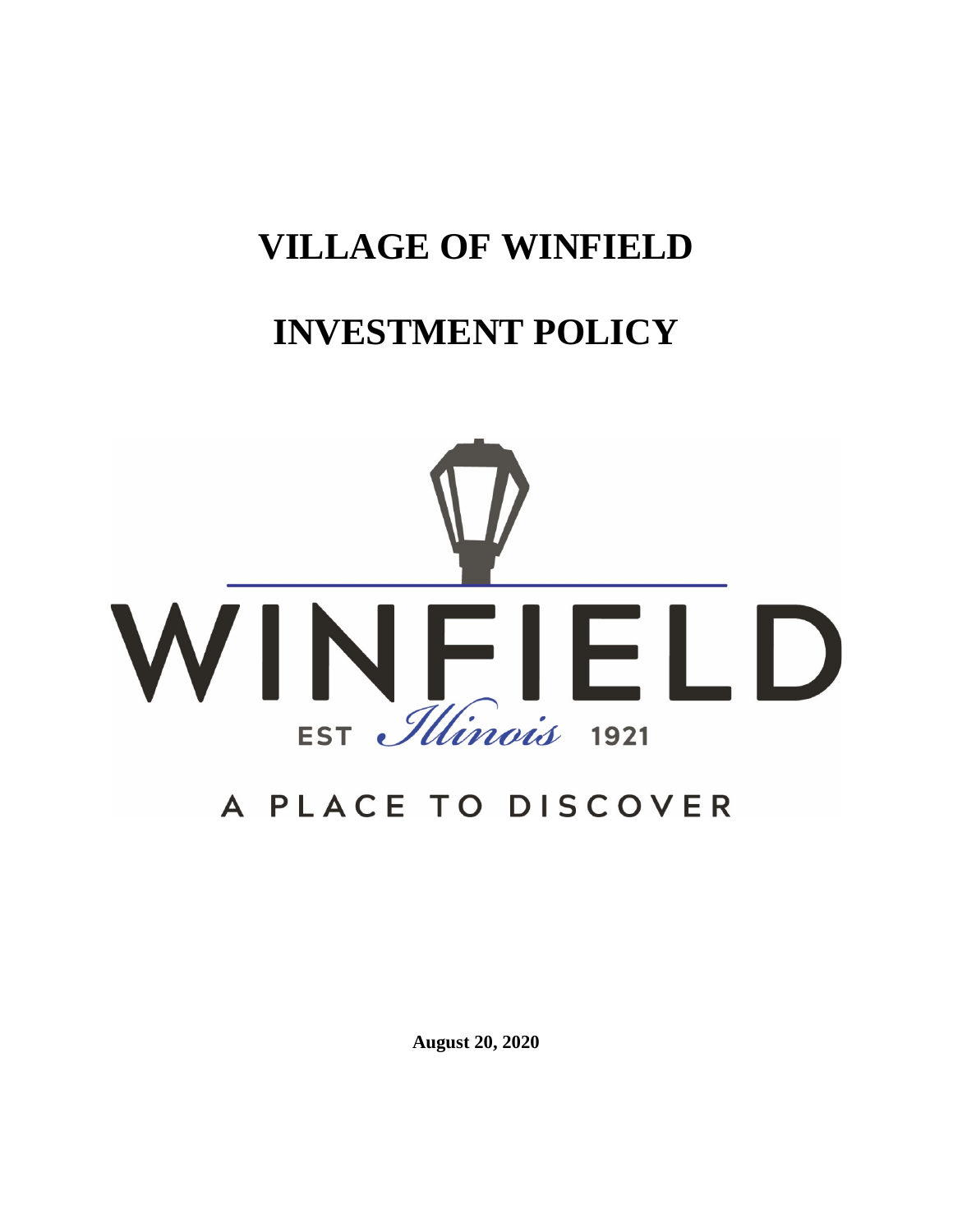# **A. Scope**

This Policy applies to the cash management and investment activities of the Village of Winfield and covers all Village funds other than those of the Police Pension Plan. It is the policy of the Village of Winfield to invest public funds in a manner which will provide the highest investment return with the maximum security while meeting the daily cash flow demands of the Village and conforming to all state and local statutes governing the investment of public funds. With the exception of the Police Pension Fund, all other funds of the Village shall be administered in accordance with the provisions of this policy. The Police Pension Fund shall be administered in accordance with the contractual and statutory requirements of that fund. Any monies received for the Police Pension Fund shall be administered by the written order of the Board of Trustees of that Fund.

## Pooling of Funds

Except for cash in certain restricted and special funds, the Village will consolidate cash and investment balances from all funds to maximize investment earnings and to increase efficiencies with regard to investment pricing, safekeeping and administration. Investment income will be allocated to the various funds based on their respective participation and in accordance with generally accepted accounting principles monthly.

## **B. Objectives**

The primary objectives of investment activities, in priority order, shall be Legality, Safety, Liquidity, and Yield.

1. Legality

The Village's investments will be in compliance with all federal, state and other legal statutes and requirements governing the investment of public funds.

2. Safety

Safety of principal, along with legality, are the foremost objectives of the investment program. Investments shall be undertaken in a manner that seeks to ensure the preservation of capital in the overall portfolio. The objective will be to mitigate credit risk, custodial credit risk, and interest rate risk in the overall portfolio. The Village shall diversify its investments to minimize risks regarding individual securities.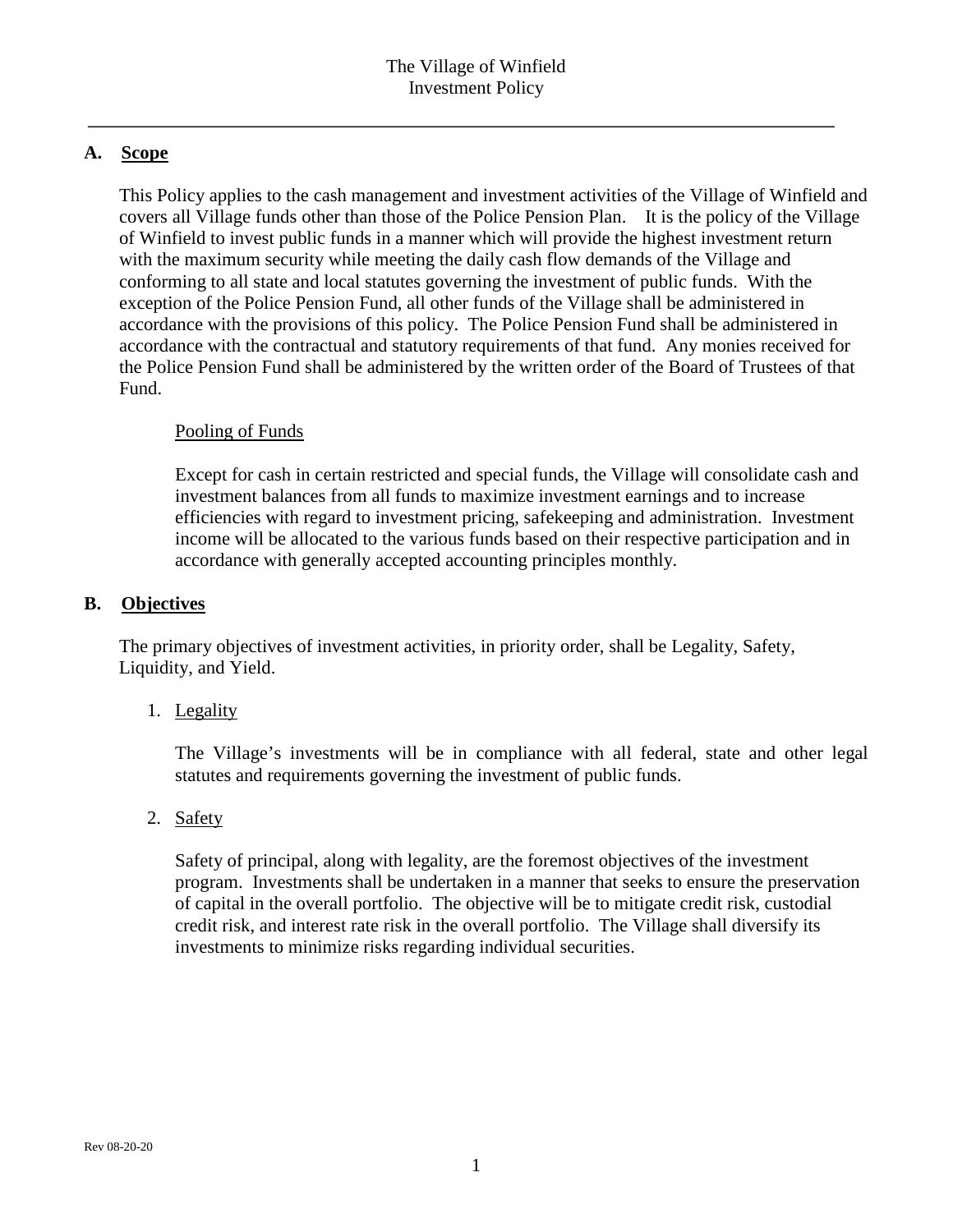## *a. Credit Risk*

Credit Risk is the risk that an issuer or other counterparty to an investment will not fulfill its obligations. The Village will minimize credit risk by:

- Limiting investments to the types of securities listed in Section E of this Investment Policy.
- Pre-qualifying the financial institutions, broker/dealers, intermediaries, and advisers with which the Village will do business in accordance with Section D.1. of this policy.
- Diversifying the investment portfolio so that the impact of potential losses from any one type of security or from any one individual issuer will be minimized.

## *b. Custodial Credit Risk*

Custodial Credit Risk is the risk that, in the event of a bank or counterparty failure, the Village's collateral securing uninsured deposits or investments may not be recovered. The Village will minimize custodial credit risk over deposits with financial institutions by ensuring that all deposits with financial institutions are insured or collateralized with securities held by the Village's agent in the Village's name. All investments shall be conducted on a Delivery vs Payment (DVP) basis. Securities will be held by a third-party securities custodian designated by the Village separate from where the investment was purchased.

## *c. Interest Rate Risk*

Interest Rate Risk is the risk that changes in interest rates will adversely affect the fair value of an investment. The Village will minimize interest rate risk by:

- Structuring the investment portfolio so that securities mature to meet cash requirements for ongoing operations, thereby avoiding the need to sell securities on the open market prior to maturity.
- Investing operating funds primarily in shorter-term securities, money market mutual funds, or similar investment pools and limiting the weighted average maturity of the portfolio to no more than two years and limiting the maximum maturity of any investment to three years from the date of purchase, unless matched to a specific future cash flow need.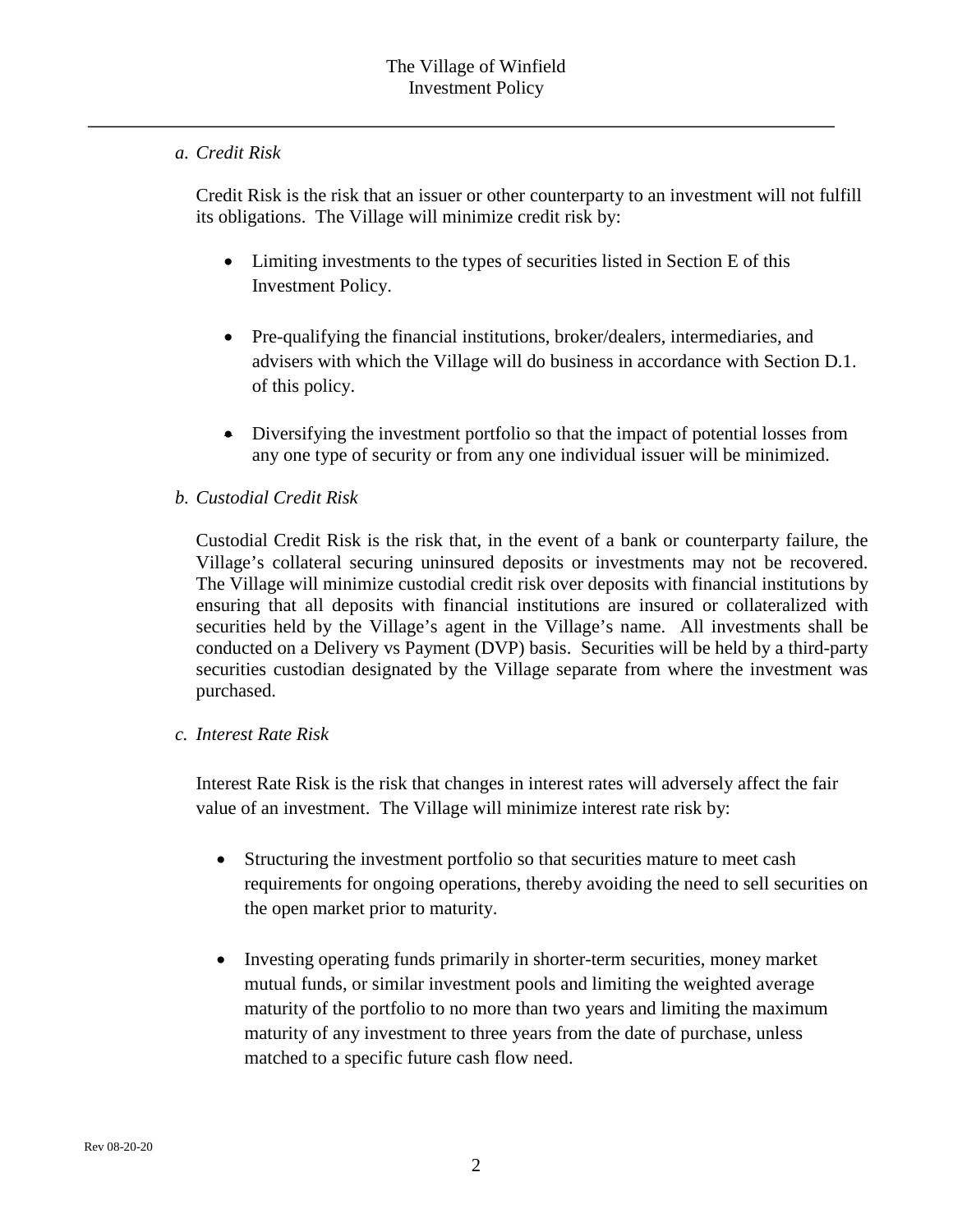# 3. Liquidity

The investment portfolio shall remain sufficiently liquid to meet all operating requirements that may be reasonably anticipated. This is accomplished by structuring the portfolio so that securities mature concurrent with cash needs to meet anticipated demands. Furthermore, since all possible cash demands cannot be anticipated, the portfolio should consist largely of securities with active secondary or resale markets. Alternatively, a portion of the portfolio may also be placed in local government investment pools which offer same-day liquidity for short-term funds.

# 4. Yield

The investment portfolio shall be designed with the objective of attaining a market rate of return throughout budgetary and economic cycles, taking into account the legality, safety and liquidity objectives described above. Return on investments is of secondary importance compared to the safety and liquidity objectives described above. The core investments are limited to relatively low risk securities in anticipation of earning a fair return relative to the risk being assumed.

# **C. Standards of Care**

# 1. Prudence

The standard of prudence to be used by investment officials shall be the "prudent person,", which states " Investments shall be made with judgment and care, under circumstances then prevailing, which persons of prudence, discretion and intelligence exercise in the management of their own affairs, not for speculation, but for investment, considering the probable safety of their capital as well as the probable income to be derived" and shall be applied in the context of managing the entire portfolio.

Investment officers acting in accordance with written procedures and exercising due diligence shall be relieved of personal responsibility for an individual security's credit risk or market price changes, provided deviations from expectations are reported in a timely fashion and appropriate action is taken to control adverse developments.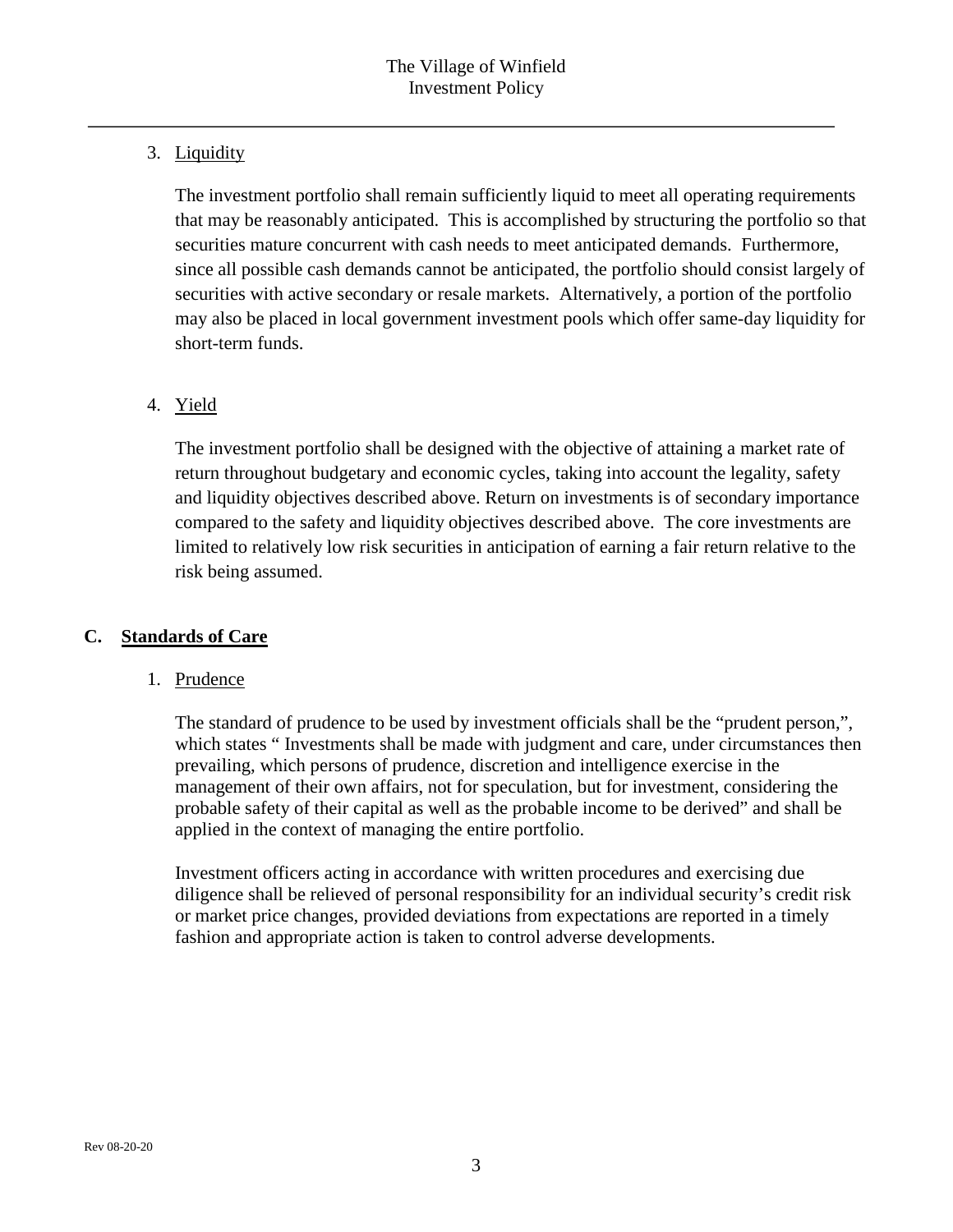## 2. Conflicts of Interest

Officers and employees involved in the investment process shall refrain from personal business activity that could conflict with the proper execution and management of the investment program, or that could impair their ability to make impartial decisions. Employees and investment officials shall disclose any material interests in financial institutions with which they conduct business. They shall further disclose any personal financial or investment positions that could be related to the performance of the investment portfolio. Employees and officers shall refrain from undertaking personal investment transactions with the same individual with whom business is conducted on behalf of the Village.

## 3. Delegation of Authority

Authority to manage the investment program is granted to the Finance Director and derived from the Illinois Public Funds Investment Act 30 ILCS 235 and all applicable State of Illinois statutes. The Finance Director will establish written procedures and internal controls for the operation of the investment program that is consistent with the investment policy. Procedures should include references to safekeeping, delivery vs. payment, investment accounting, repurchase agreements, wire transfer agreements, and collateral/depository agreements. No person may engage in an investment transaction except as provided under the terms of this policy and the procedures established by the Finance Director. The Village Manager and Finance Director shall be responsible for all transactions undertaken and shall establish a system of controls to regulate the activities of subordinate officials, including outside investment managers.

## **D. Safekeeping and Custody**

## 1. Authorized Financial Dealers and Institutions

A list will be maintained of financial institutions authorized to provide investment services. In addition, a list also will be maintained of approved security broker/dealers selected by creditworthiness (e.g., a minimum capital requirement of \$10,000,000 and at least five years of operation). These may include "primary" dealers or regional dealers that qualify under Securities and Exchange Commission (SEC) Rule 15C3-1 (uniform net capital rule).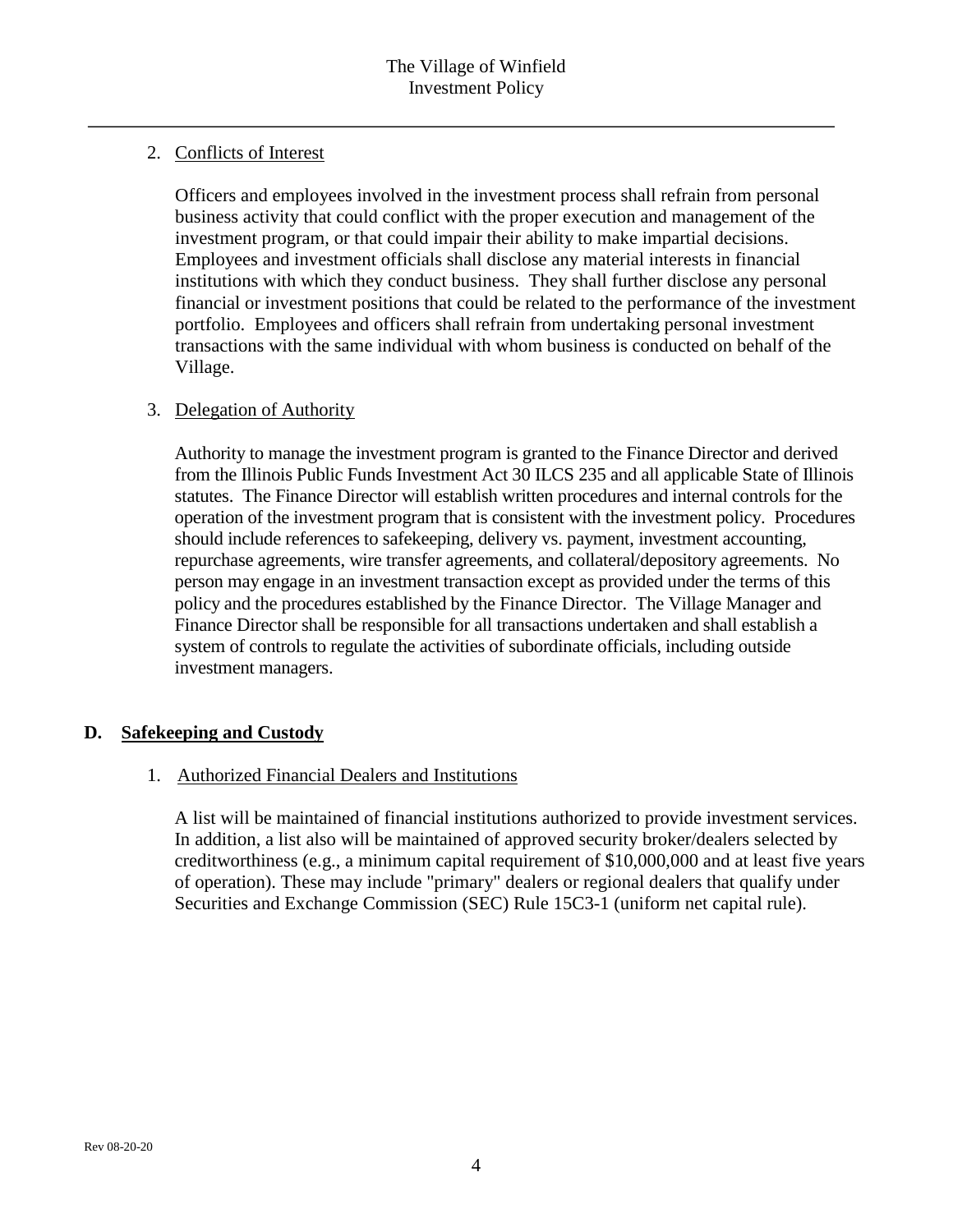All financial institutions and broker/dealers who desire to become qualified bidders for investment transactions must supply the following as appropriate:

- Audited financial statements.
- Proof of National Association of Securities Dealers (NASD) certification.
- Proof of state registration.
- Completed broker/dealer questionnaire.
- Certification of having read and understood and agreeing to comply with the Village's investment policy.

An annual review of the financial condition and registration of qualified bidders will be conducted by the Finance Director.

2. Internal Controls

The Finance Director is responsible for establishing and maintaining an internal control structure designed to ensure that the assets of the entity are protected from loss, theft or misuse. The internal control structure shall be designed to provide reasonable assurance that these objectives are met. The concept of reasonable assurance recognizes that the cost of a control should not exceed the benefits likely to be derived and the valuation of costs and benefits requires estimates and judgments by management.

Accordingly, the internal controls shall be reviewed by an external auditor as part of the annual audit process to assure compliance with policies and procedures. The internal controls shall address the following points:

- Control of collusion.
- Separation of transaction authority from accounting and record keeping.
- Custodial safekeeping.
- Clear delegation of authority to subordinate staff members.
- Written confirmation of telephone transactions for investments and wire transfers.
- Proper authorization of wire transfers.

See Attachment A: Village of Winfield Investment Procedures and Internal Controls Manual.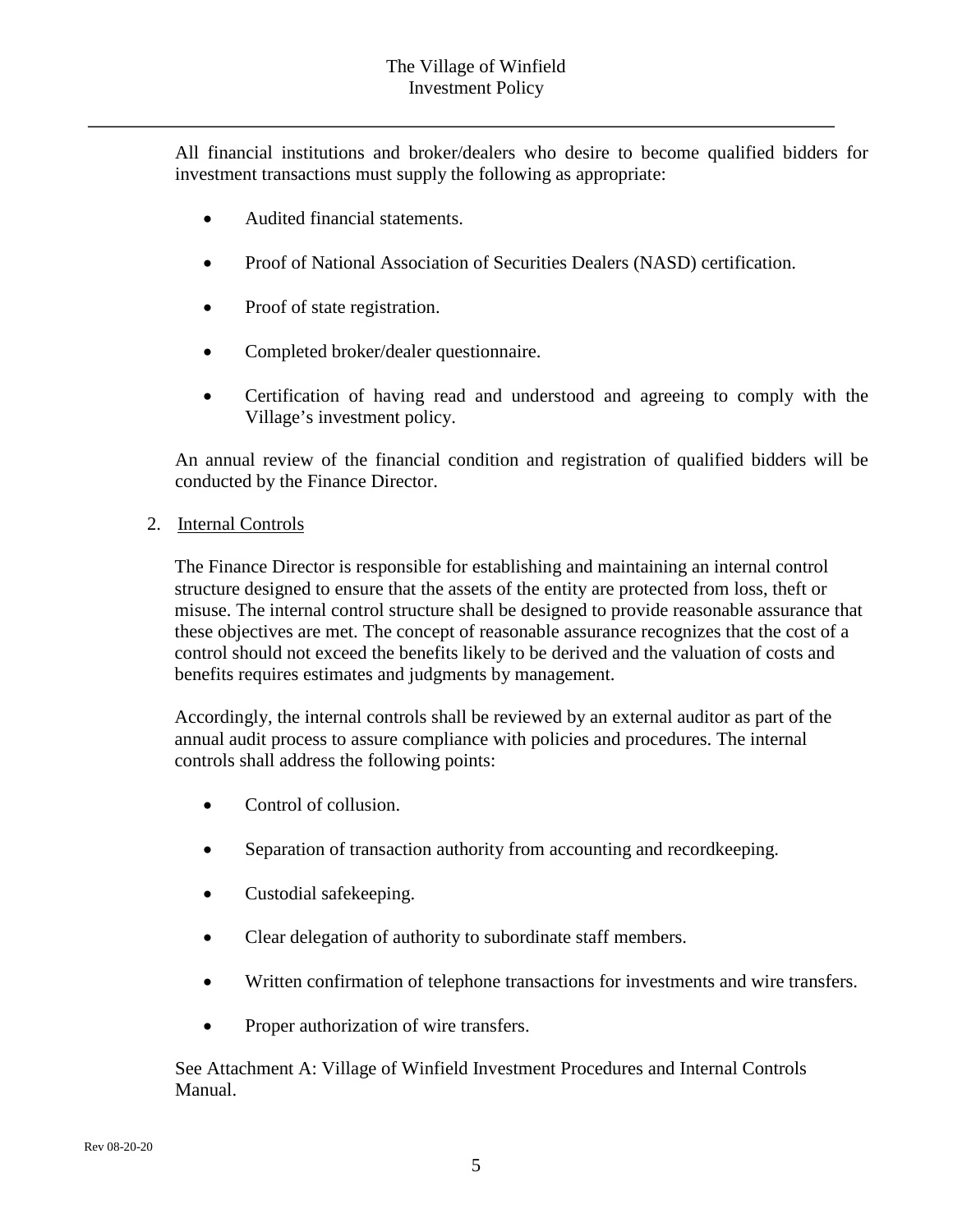## 3. Delivery vs Payment

All trades of marketable securities will be executed by delivery vs. payment (DVP) to ensure that securities are deposited in an eligible Village custodian prior to the release of funds.

## 4. Safekeeping

Securities will be held by an independent third-party custodian selected by the Village as evidenced by safekeeping receipts in the Village's name and a written custodial agreement. The safekeeping institution shall annually provide a copy of their most recent report on internal controls (Statement of Auditing Standards No. 70, or SAS 70).

## **E. Sustainability**

The Village will seek to prudently integrate sustainability factors into its investment decisions, investment analysis, portfolio composition, due diligence, and investment ownership. Such factors include, but are not limited to, corporate governance and leadership, environmental, social capital, human capital, and business model and innovation, as provided under the Illinois Sustainable Investing Act (40 ILCS 5/1-113.6 and 1-113.17).

## **F. Suitable and Authorized Investments**

## 1. Investment Types

Except as modified herein all investments purchased under this policy shall be guided by the Public Funds Investment Act 30 ILCS 235, the Investment of Municipal Funds Act 50 ILCS 340 and all revisions thereto, as may be made by the Illinois Legislature. Below is a summary of acceptable investments as determined by the Finance Director in compliance with the applicable statute:

- a. U.S. government obligations, U.S. government agency obligations, and U.S. government instrumentality obligations, which have a liquid market with a readily determinable market value and are rated A or better by a nationally recognized ratings agency.
- b. Certificates of deposit and other evidences of deposit at financial institutions, bankers' acceptances, and commercial paper, rated in the three highest tier (e.g., A-1, P-1,D-1, or F- 1 or higher) by a nationally recognized rating agency
- c. Investment-grade obligations (rated A or better by a nationally recognized ratings agency) of state, provincial and local governments and public authorities.
- d. Money market mutual funds regulated by the Securities and Exchange Commission and whose portfolios consist only of dollar-denominated securities.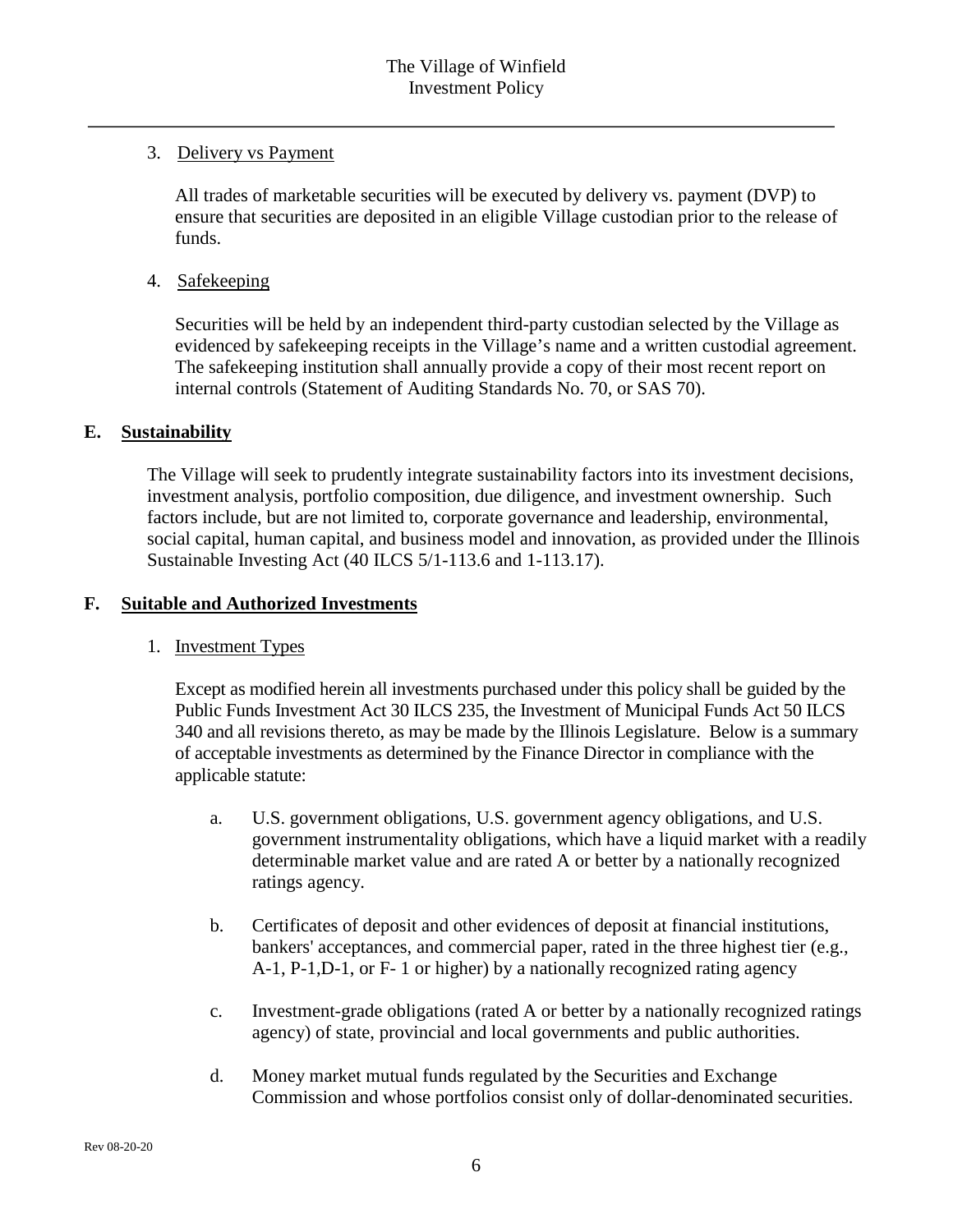- e. Pooled interest bearing accounts managed by either the Illinois Funds or the Illinois Metropolitan Investment fund, in accordance with the Public Funds Investment Act 30 ILCS 235/2.
- f. Repurchase agreements collateralized by U.S. Treasury or federal agency securities marked-to-market shall require authorization by the Village Board. Investment in derivatives shall require authorization by the Village Board.

#### 2. Collateralization

Monies held in depository accounts, time deposit accounts, or money market mutual funds, or invested in the certificates of deposit of financial institutions (banks, savings and loan associations, or credit unions) in excess of FDIC or SAIF insurance shall be secured by some form of collateral. The Village will accept the following assets as collateral:

- (a) U.S. Government securities.
- (b) Obligations of federal agencies.
- (c) Obligations of federal instrumentalities.

(d) General obligation bonds of any United States state or local government rated "A" or better (i.e., at least upper medium quality) by Moody's Investors Service, Standard & Poor's Rating Service, or Fitch Investors Service.

The Finance Director may reject any form of collateral at any time.

The amount of the collateral provided by a financial institution will not be less than 110% of the market value of the net amount of deposits and investments to be secured. The ratio of market value of collateral to the amount of funds to be secured will be reviewed monthly by the Finance Director. Additional collateral will be requested of a financial institution when the ratio declines below the required level. Collateral may not be released without the signature of the Village Manager or Finance Director. Pledged collateral will be held in safekeeping, by an independent third-party depository, or the Federal Reserve Bank, as designated by the Village Manager or Finance Director, and evidenced by a safekeeping receipt.

Financial institutions pledging collateral will sign a collateral agreement that meets the requirements of the Financial Institution Resource Recovery Enforcement Act (FIRREA) acceptable to the chief investment officer.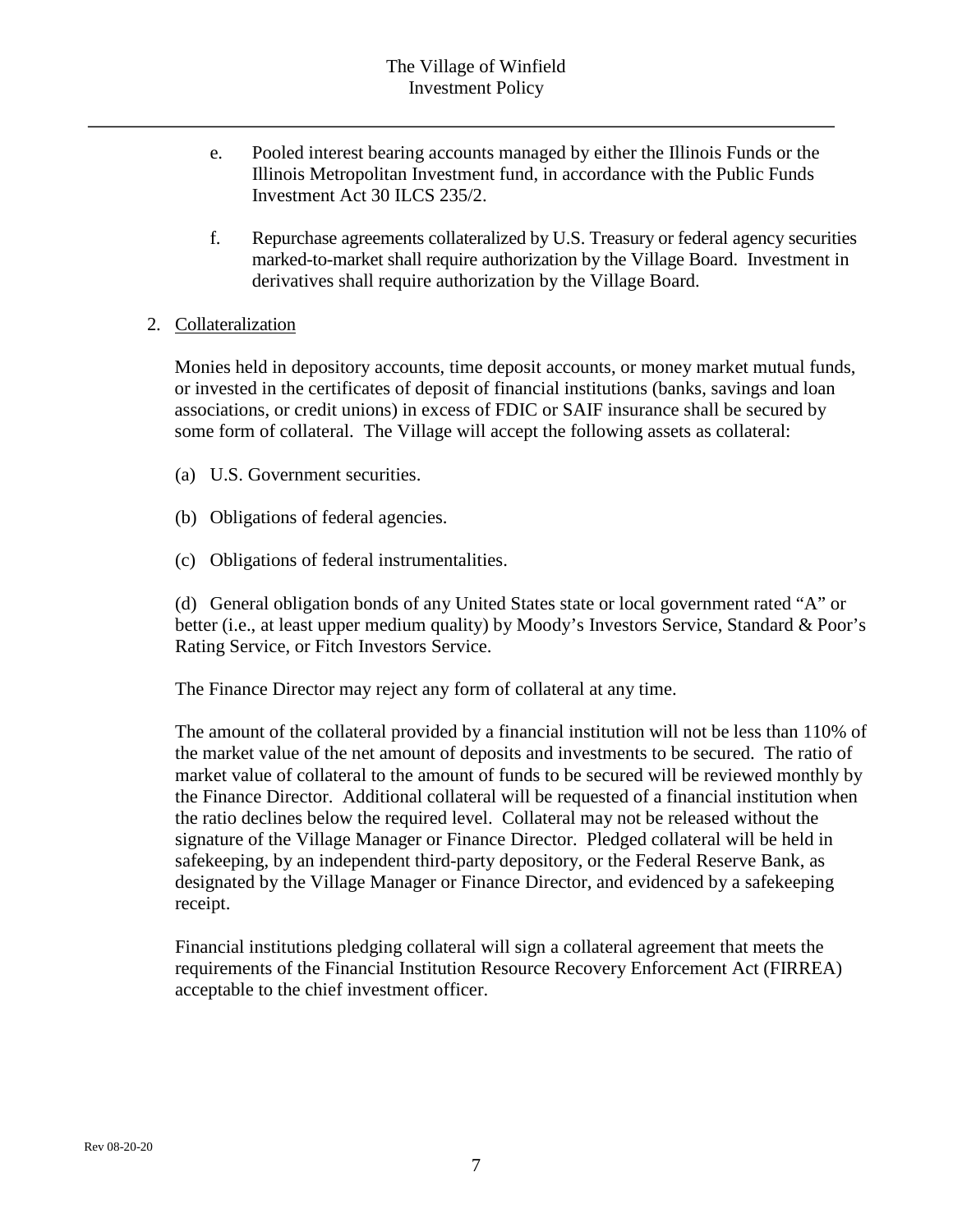#### **G. Investment Parameters**

#### 1. Diversification

The investments shall be diversified by:

- Limiting investments to avoid overconcentration in securities from a specific issuer or business sector (excluding U.S. Treasury securities). No more than 10% of the portfolio can be invested in any one investment.
- Limiting investment in securities that have higher credit risks.
- Investing in securities with varying maturities.
- Continuously investing a portion of the portfolio in readily available funds such as local government investment pools (LGIPs), money market funds or overnight repurchase agreements to ensure that appropriate liquidity is maintained in order to meet ongoing obligations.

|  |  | Limiting investment types according to the following limitations: |  |  |  |
|--|--|-------------------------------------------------------------------|--|--|--|
|--|--|-------------------------------------------------------------------|--|--|--|

|   | <b>Investment Type</b>                                                           | Max % of Portfolio |
|---|----------------------------------------------------------------------------------|--------------------|
| ➤ | US Treasury notes/bonds/bills                                                    | 100%               |
| ➤ | U.S. agencies from the following issuers:                                        | 60%                |
|   | Federal Home Loan Bank (FHLB)                                                    |                    |
|   | Federal Farm Credit Bank (FFCB)                                                  |                    |
|   | Federal Home Loan Mtge Corp (FHLMC)                                              |                    |
|   | Federal National Mtge Assoc (FNMA)                                               |                    |
|   | $\triangleright$ Certificates of Deposit (up to FDIC limit)                      | 60%                |
|   | $\triangleright$ Local government investment pools<br>(no single pool to exceed) | 40%                |
|   | Municipal bonds                                                                  | 20%                |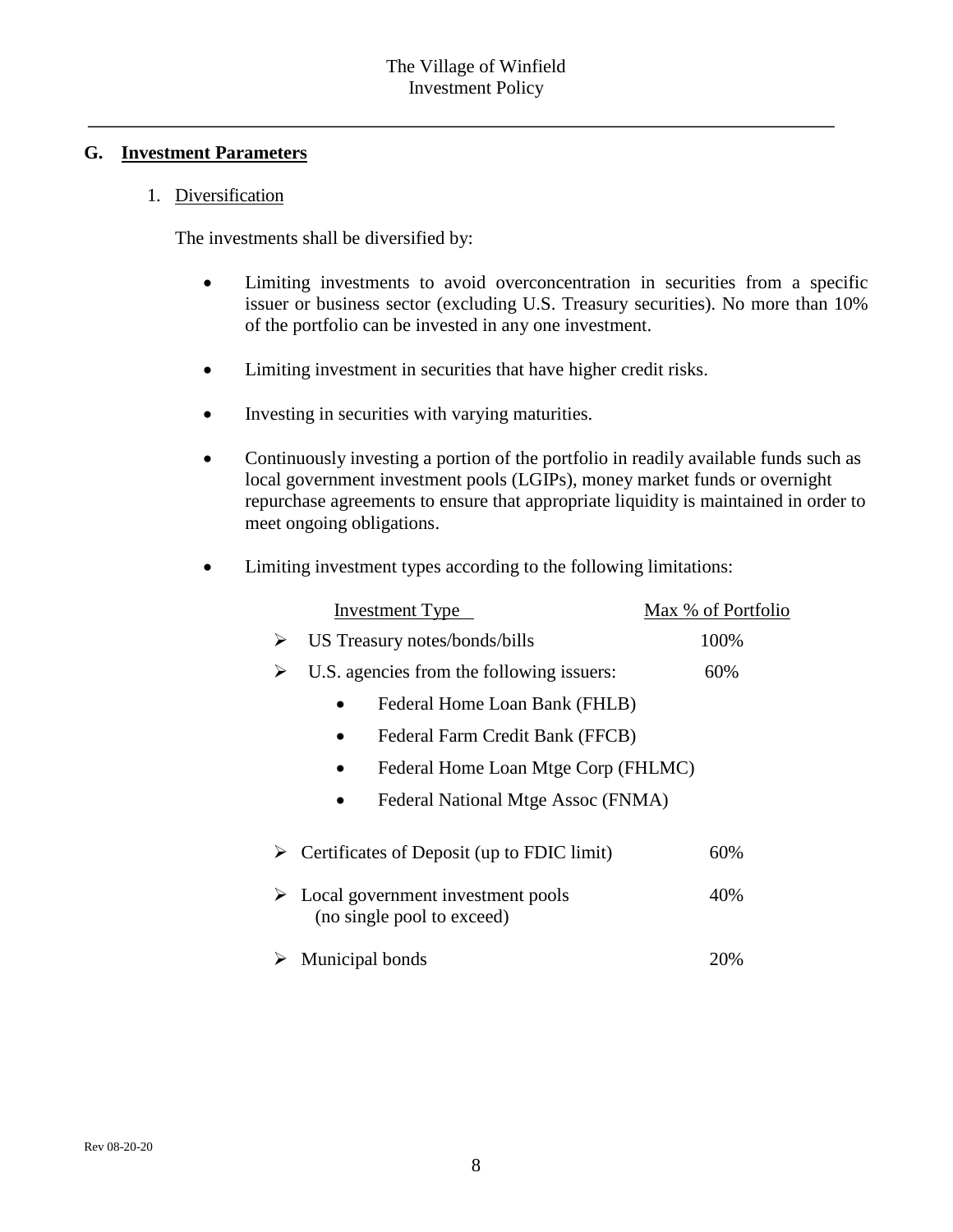## 2. Maximum Maturities

To the extent possible, the Village shall attempt to match its investments with anticipated cash flow requirements. Unless matched to a specific cash flow, the Village will not directly invest in securities maturing more than three (3) years from the date of purchase. The Village shall adopt weighted average maturity limitations, consistent with the investment objectives, as previously noted.

Reserve funds and other funds with longer-term investment horizons may be invested in securities exceeding five (5) years if the maturity of such investments are made to coincide as nearly as practicable with the expected use of funds. The intent to invest in these types of securities shall be disclosed in writing to the Village Board.

Because of inherent difficulties in accurately forecasting cash flow requirements, a portion of the portfolio should be continuously invested in readily available funds such as local government investment pools, money market funds, or overnight repurchase agreements to ensure that appropriate liquidity is maintained to meet ongoing obligations.

## **H. Reporting**

The Finance Director shall prepare an investment summary as part of the quarterly financial report. In addition, the Finance Director shall provide a report, including an analysis of the status of the current investment portfolio and the individual transactions executed for the most recent year-todate. This management summary will be prepared in a manner which will allow the Village to ascertain whether investment activities during the reporting period have conformed to the investment policy. The report should be provided to the Village Manager and the Administration  $\&$ Finance Committee. The report will include the following:

- Listing of individual securities held, by fund, at the end of the reporting period reporting original cost and current market value of each security.
- Average weighted yield to maturity of portfolio on investments as compared to applicable benchmarks.
- Listing of investments by maturity date.
- The purchase and safekeeping institutions.

# **I. Performance Standards**

The investment portfolio will be managed in accordance with the parameters specified within this policy. The portfolio should obtain a market average rate of return during a market/economic environment of stable interest rates. Portfolio performance should be compared to appropriate benchmarks on a regular basis. The benchmarks shall be reflective of the actual securities being purchased and risks undertaken, and the benchmark shall have a similar weighted average maturity as the portfolio.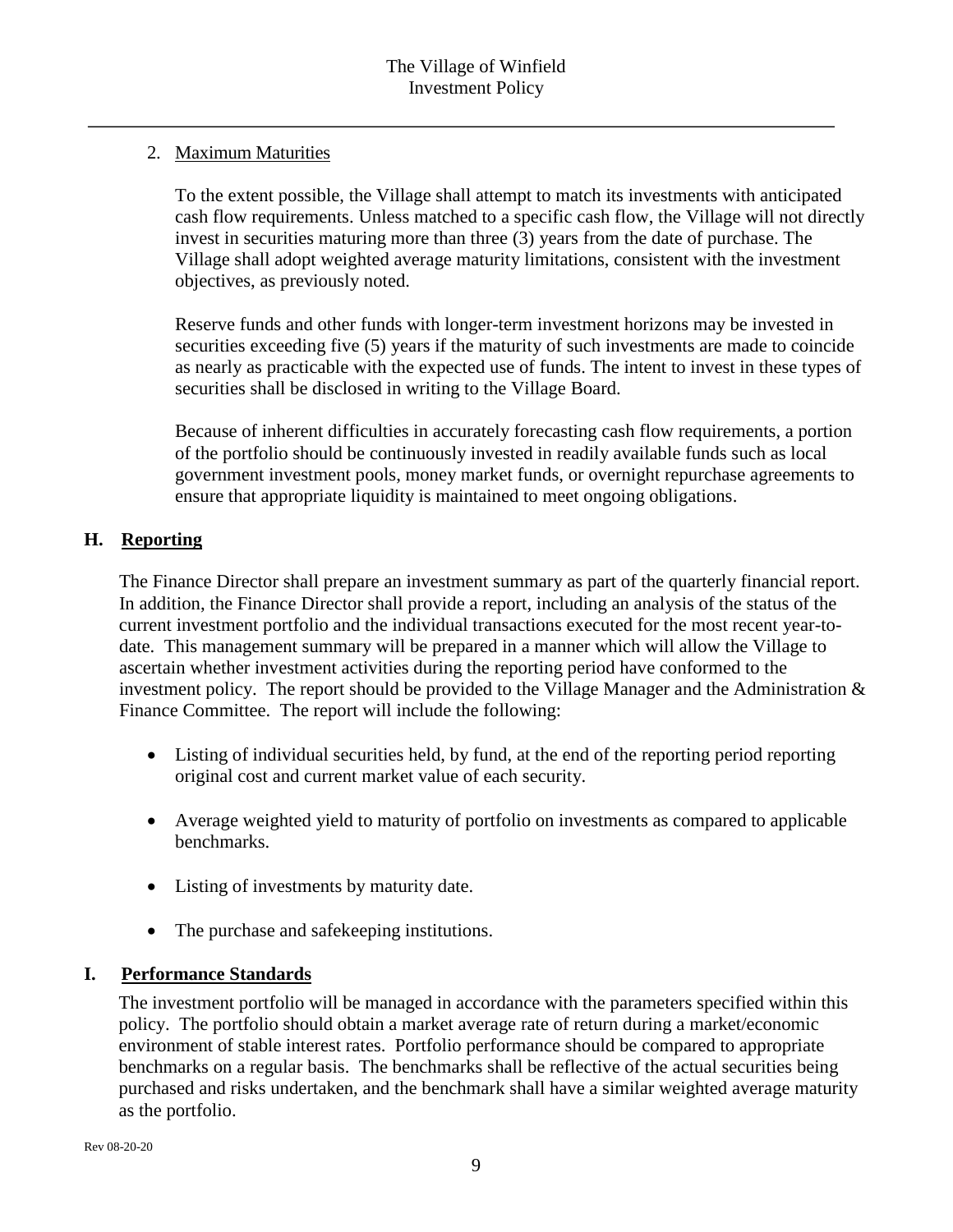## **J. Marking to Market**

The market value of the portfolio shall be calculated at least quarterly and reported as part of the quarterly financial report. This review of the investment portfolio, in terms of value and price volatility, should be performed consistent with the GFOA Recommended Practices on "Mark-to-Market Practices for State and Local Government Investment Portfolios and Investment Pools". In defining market value, considerations should be given to the GASB Statement 31 pronouncement.

## **K. Policy Consideration**

#### 1. Exemption

Any investment currently held that does not meet the guidelines of this policy shall be exempted from the requirements of this policy. At maturity or liquidation, such monies shall be reinvested only as provided by this policy.

#### 2. Amendments

This policy shall be reviewed on an annual basis. Any changes must be approved by the Village Board in consultation with the individuals charged with maintaining internal controls.

#### **L. Policy Violations**

The Village administration shall maintain governance practices that encourage ethical behavior. Any transactions related to the investment policy that indicate the intentional non-compliance of the policy or a possibility of fraud shall be reported, either verbally or in writing, to the Village Manager and/or Chief of Police.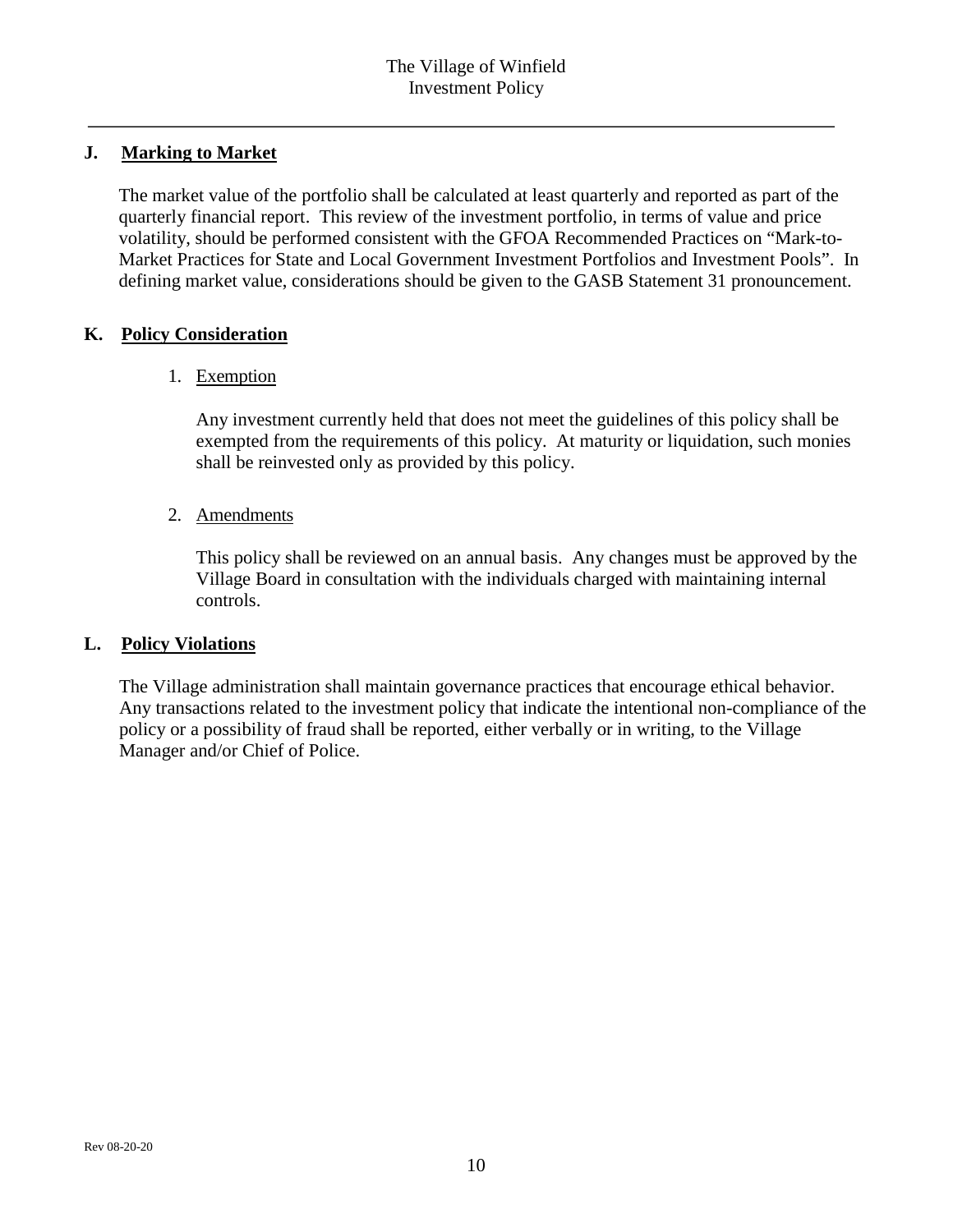#### A. Introduction

The Finance Director, under the direction of the Administration and Finance Committee, is responsible for conducting cash and investment transactions for all funds (except the Police Pension Fund) held by or for the benefit of the Village of Winfield.

#### B. Objective

The Procedures and Internal Control Manual provides an outline for cash and investment transactions. This manual shall be reviewed on an annual basis for possible revisions by the Finance Director to ensure that the manual is current with investment industry standards and practices.

#### C. Prudence and Standard of Prudence

The standard of prudence to be used by the investment staff shall be that of a "prudent person" and shall be applied in the context of managing the overall portfolio. The Finance Director acting in accordance with written policies and procedures and exercising due diligence, shall not be responsible for an individual security's credit risk or market price changes, provided that deviations from expectations are reported in a timely fashion and appropriate action is taken to control or mitigate adverse developments.

The "prudent person" standard is herewith understood to mean the following:

Investments shall be made with judgment and care, under circumstances then prevailing, which persons of prudence, discretion and intelligence exercise in the management of their own affairs, not for speculation, but for investment, considering the probable safety of their capital as well as the probable income to be derived.

#### D. Investment Decisions

The investment staff, which includes the Administration and Finance Committee, Village Manager and Finance Director, shall adhere to the guidelines of the Village of Winfield's Investment Policy regarding all investment procedures or any other cash and investment transactions.

#### E. Chain of Command

For the purpose of obtaining approval on investment matters not addressed in the Investment Policy, the following chain of command is appropriate:

- 1. Administration and Finance Committee Chair
- 2. Village Manager
- 3. Finance Director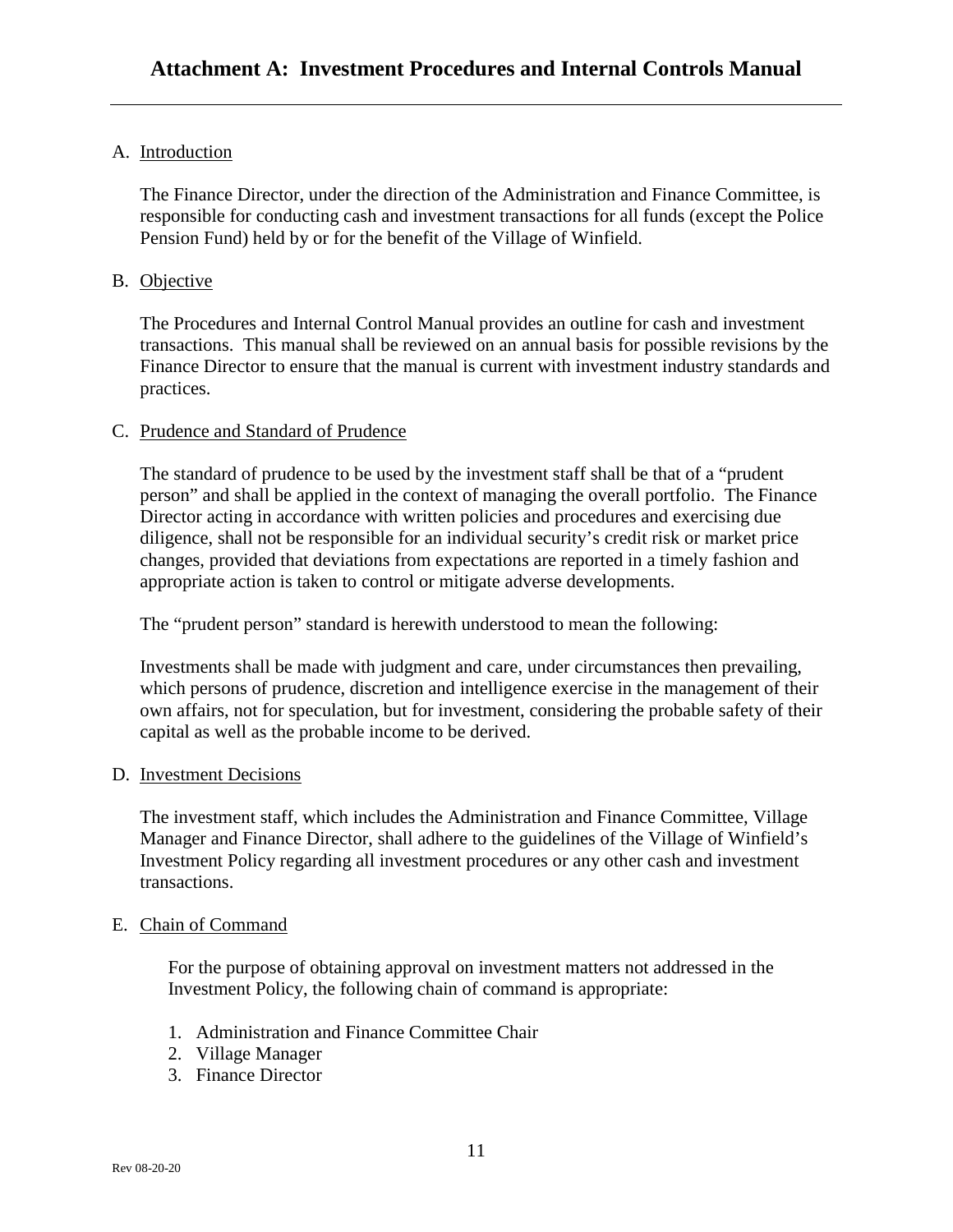## F. Duties and Responsibilities

The Administration and Finance Committee, Village Manager and Finance Director have specific duties and responsibilities as stated in their respective position descriptions. The Finance Director through the direction of the Village Manager and the Administration and Finance Committee shall be responsible for the daily operational duties (i.e., reports, accounting and reconciliation). The Village Manager and Administration and Finance Committee are responsible for the approval of all transactions (purchases, sells, bank transfers, wires) and monitoring of compliance with the internal control procedures.

#### G. Conflicts of Interest

For the protection of the investment staff, it is imperative that full disclosure be made by investment personnel and the Board of Trustees to the Village Manager of any material interests which they may hold in a financial institution (brokers/dealers, banks, etc.) which conducts business with the Village.

#### H. Separation of Duties

Investment staff shall observe proper segregation of duties while engaged in investment activities. Persons responsible for approving investment transactions should not be engaged in activities relating to the recording of transactions in the financial records or the reconciliation of cash and safekeeping account statements.

#### I. Reporting Requirements

A quarterly summary report shall be included as part of the quarterly financial presentation to the Village Board. In addition, a more detailed report shall be prepared by the Finance Director, reviewed by the Village Manager and reported to the Administration & Finance Committee. The report shall contain, but not be limited to, the following information:

- a) Security ID g) Par value
- 
- c) Maturity date i) Coupon rate
- d) Purchase/Safekeeping institution i) Yield to maturity
- e) Weighted Average Maturity (k) Benchmark Returns
- f) Weighted Average Yield
- 
- b) Purchase date h) Original cost value
	-
	-
	-

A mark-to-market report shall be prepared as part of the quarterly report. This report shall include the market value, book value, and unrealized gain or loss of the securities in the portfolio. These values should be obtained from a reputable and independent source.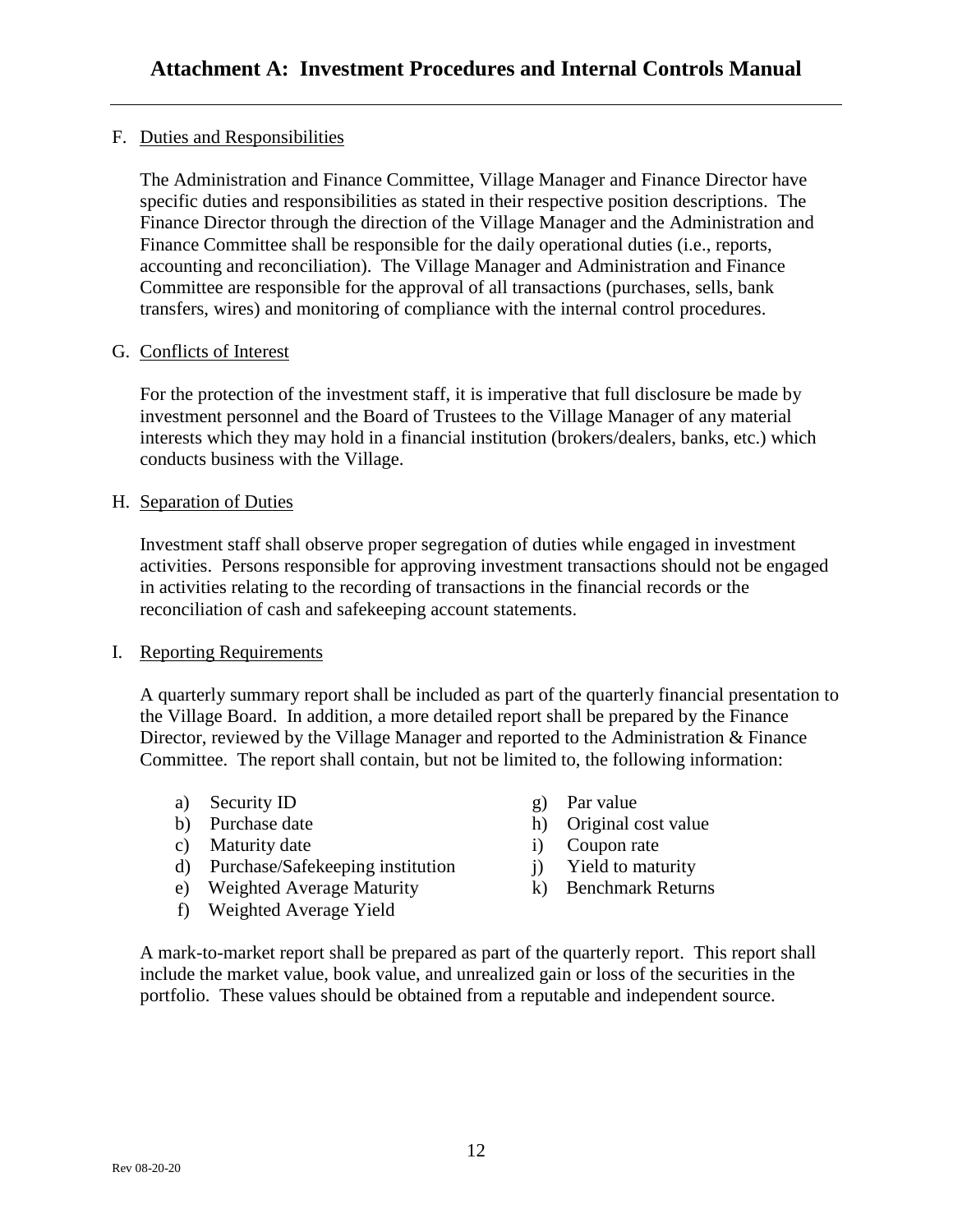## J. Operations

"Operations" is defined as those necessary procedures and duties required to maintain a properly working department on a daily basis.

#### 1. Daily Cash and Investment Procedures

The following is a basic outline of routine daily procedures necessary to maintain proper documentation on cash and investment transactions.

On a daily basis, it is necessary to monitor cash activity within specific bank accounts for the purpose of determining net cash available for investment. The Finance Director shall be responsible for monitoring the daily cash requirements for each fund and notify the Village Manager and Administration and Finance Committee of any liquidity needs that require a transfer of funds. The Finance Director will maintain a daily cash flow spreadsheet which shall include a summary of daily cash by bank account and corresponding book balances at the end of each day.

Proper documentation and authorization shall be required before any cash or investment transaction is executed.

#### 2. Authorized Wire Transfers

The Finance Director is authorized to recommend wire transfers for cash flow purposes, investment of funds, budgeted pension contributions, and payment of debt service to established Village bank accounts. Only the Village Manager and Administration and Finance Committee Chair are authorized to approve a wire of Village funds. Wire instructions and personal identification numbers (PIN's) shall be safeguarded by the authorized representatives.

All bank transfer requests shall be in writing and approved by an authorized representative and all requests shall be filed with the cash and investment supporting documents. The purpose of the bank transfer must be noted as part of the transfer information.

*Monthly Wire Transfer to Police Pension:* The approved budget includes additional Village contributions to the Winfield Police Pension Fund. In addition, the Village provides payroll and insurance processing for the pension fund. The Finance Director is responsible for transferring the net amount due/from the pension fund for these transactions on a monthly basis. This wire transfer will be approved by the Village Manager.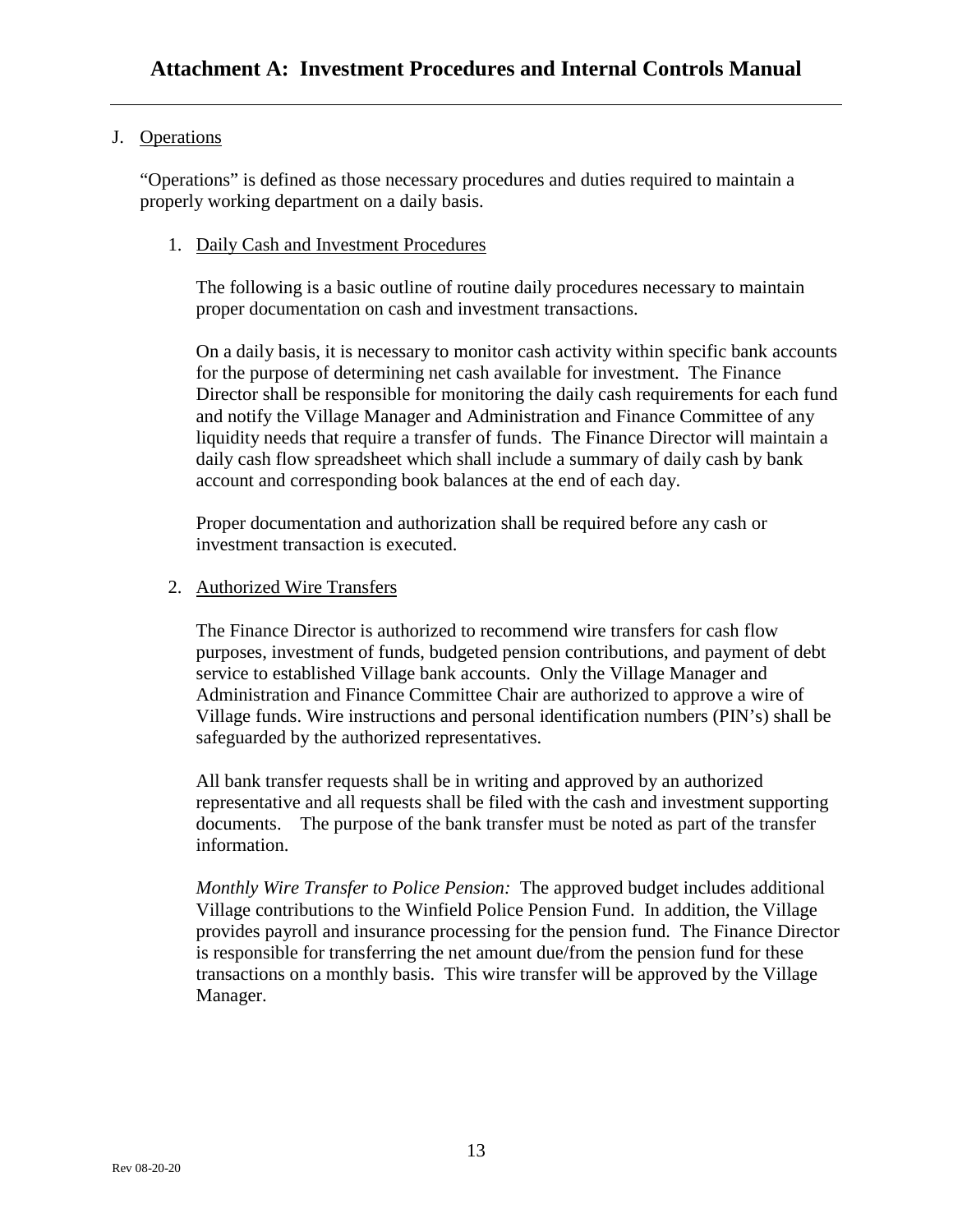## 3. Securities' Confirmations

The processing of securities' confirmations, including the filing and reconciling, shall be reviewed by the Program Generalist who did not execute the purchase or sale. All confirmations for securities, including certificates of deposit, shall be filed in the investment file. The original confirmations are not permitted to leave the Finance Department, and only copies will be provided upon request.

Upon receipt, the safekeeping account listing shall be reconciled against the appropriate investment reports.

#### 4. Coupon Notices

Securities which periodically pay coupons will require that the amount of the coupon payments be transferred to the appropriate bank account and a journal entry prepared by the Finance Director.

## 5. Safekeeping Procedures

All marketable securities purchased for the Village shall be received by "delivery vs. payment" (DVP) to the Village's designated custodian for safekeeping. The Village's designated safekeeping institution shall be notified of the trade prior to or on the day of settlement. Confirmation of the delivery will include the type of security purchased/sold, CUSIP, coupon rate (if applicable), maturity, purchase and settlement dates, par value and purchase price.

Nonnegotiable Certificates of Deposit are permitted to be safekept at the issuing bank provided they are fully collateralized and pledges are held at an independent third party institution. Negotiable certificates of deposit should be on a DVP basis as noted above. All certificates of deposit confirmations must be verified against the appropriate investment reports and general ledger account on a monthly basis.

Additional requirements and procedures are outlined in the Third-Party Custodial Safekeeping Agreement regarding safekeeping procedures.

## K. Accounting for Investment Transactions

Investments shall be recorded in the financial records at original cost. Interest income will be recognized when received or amortized as of the last day of the fiscal year according to the effective interest method of amortization. The Finance Director is responsible for recording the transaction. The Program Generalist, who is independent of the origination or recording of the transaction, maintains the investment subsidiary spreadsheet and reconciles to the general ledger on a monthly basis.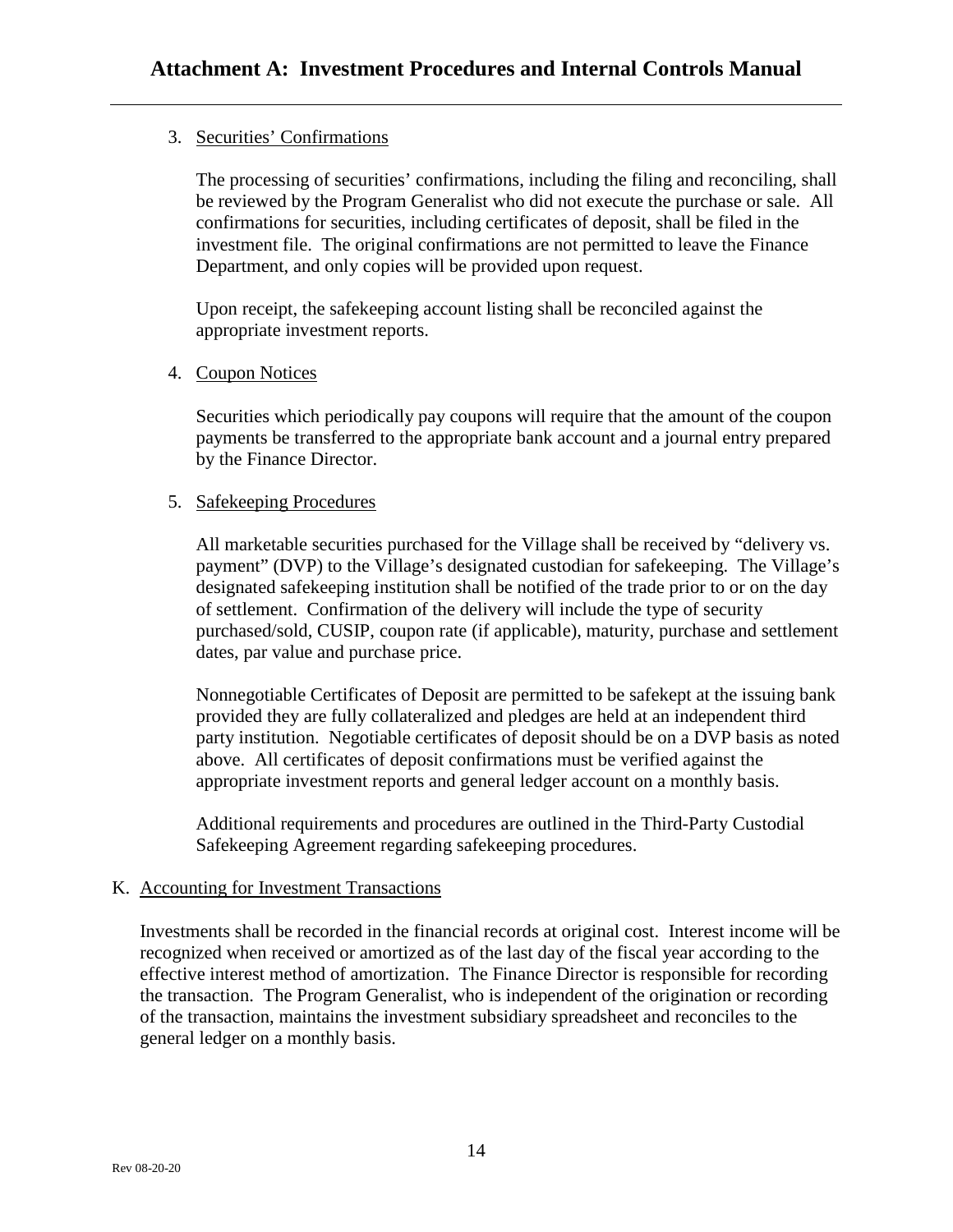#### L. Investment Information

1. Internal Investment Reports

The Finance Director is responsible for preparing the monthly Treasurer's Report. This report is reviewed by the Village Manager. The Finance Director reports this to the Village Board.

2. Market Values

Market values shall be calculated on a quarterly basis by the Finance Director and a report provided to the Village Manager, and the Village Board.

3. Trust Statements

Original statements for the Village's investment accounts which are held by a custodian shall be reconciled by the Finance Director on a monthly basis.

#### M. Selection of Dealers and Bankers

As stated in the Village of Winfield's Investment Policy, the Village shall only purchase securities from financial institutions which are qualified as public depositories by the Village of Winfield or from broker/dealers that were selected based on credit worthiness that qualify under Securities and Exchange Commission Rule 15C3-1 (uniform net capital rule).

The Finance Department shall provide each authorized dealer a copy of the Village's Investment Policy and each dealer shall be required to submit, in writing, a statement that they have received, read and understand the Village's investment policy. This statement shall be submitted to the Finance Director.

Once all requirements are met, the Finance Department will provide the dealer with a list of staff members who are authorized to conduct cash and investment transactions.

#### N. Security Selection Process

When purchasing or selling securities, the Finance Director will work with the Village Manager to select the security which provides both the highest rate of return within the established parameters of the Investment Policy and satisfies the current objectives and needs of the Village's portfolio. The Finance Director will review the planned timing of investments with the Administration and Finance Committee in advance of any investment purchase. The Administation and Finance Committee will approve paramaters, including interest rate and maturity date, for planned purchases. The Finance Director will report all completed investment transactions to the Administration and Finance Committee. The selections shall be made based on a minimum of two (2) quotes (unless securities are being purchased at the FED window) being obtained from banks and/or broker/dealers on the securities in question.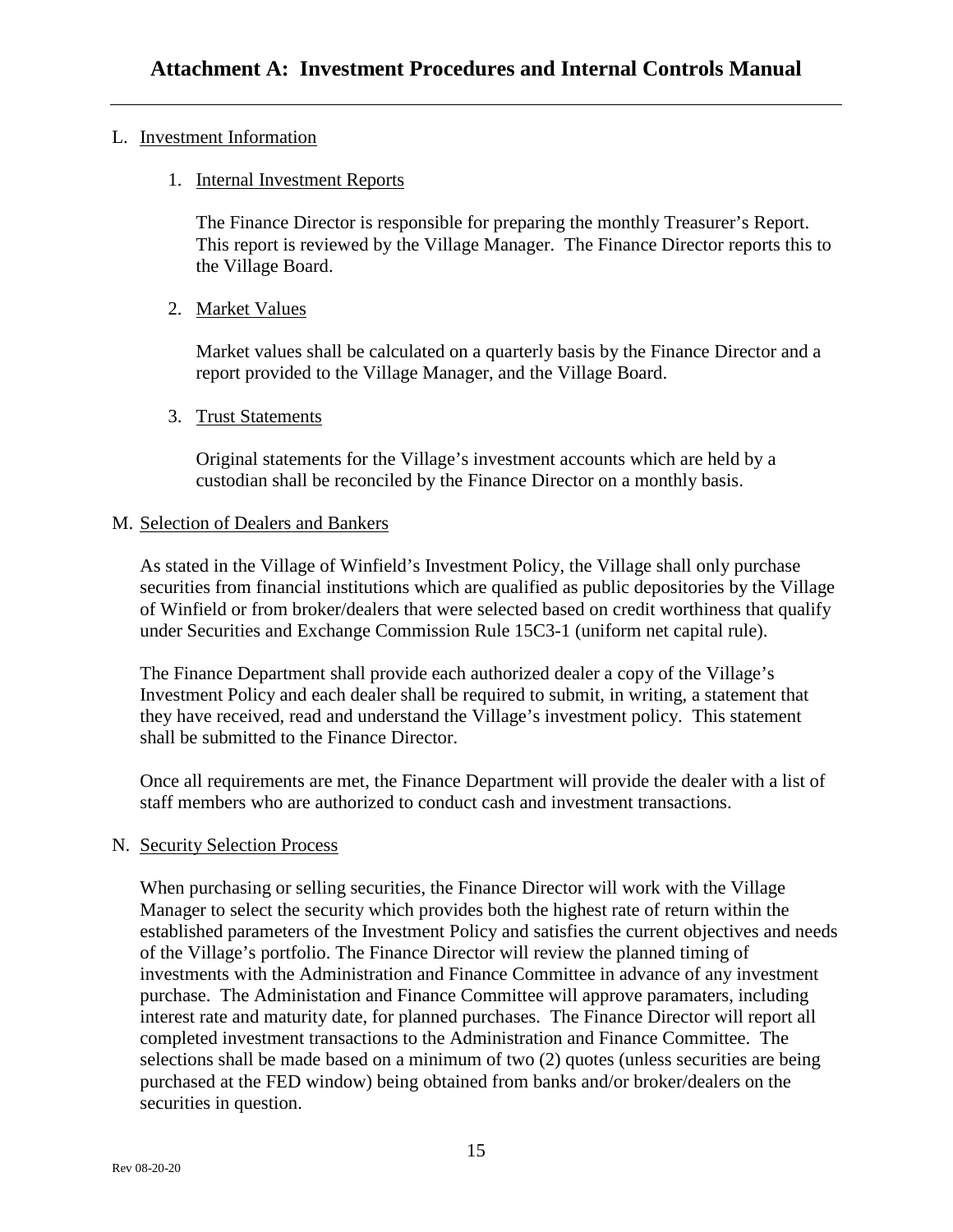Two quotes are not necessary in the following situations:

- 1. When time constraints due to unusual circumstances preclude the use of the competitive bidding process.
- 2. When no active market exists for the issue being traded due to the age or depth of the issue.
- 3. When a security is unique to a single dealer, for example, a private placement.
- 4. When the transaction involves new issue or issues in the "when issued" market.

When using the competitive bid process, all bids shall become part of the record of the specific security involved.

O. Liquidity Management & Cash Flow Forecast

Liquidity is the amount of cash (including assets that can easily and quickly be converted to cash) available to be utilized to meet obligations and pay commitments. The Village will establish liquidity management guidelines to provide guidance for minimum liquidity measures that the Village has to adhere to throughout the year in order to ensure that the current and future liquidity position in managed in a prudent manner, negate any short term borrowing, and allow for investment of any excess liquidity. The liquidity management guidelines will apply to the cash management and investment activities of the Village of Winfield and cover all funds except for the Police Pension Fund and the Impact Fee Fund.

## *Liquidity Procedures:*

- 1. The Village Administration & Finance Committee will establish minimum liquidity requirements and review these on a periodic basis. Minimum liquidity levels shall be calculated based on the projected current fiscal year-end and budgeted year amounts reported in the Village's annual operating budget. Liquidity levels will be defined as follows:
	- a. Primary Liquidity: A level of cash available for normal operational expenditure needs to be held in cash to ensure that the Village will be in a position to meet its financial requirements. The Village shall maintain two months operational expenditure, excluding depreciation and other non-cash expenses, available for primary liquidity. This amount will be invested in money market funds and Local Government Investment Pool (LGIP) accounts which provide interest earnings similar to investment instruments held longer than 30 days while still providing same day liquidity. In addition, the core operating bank account for the Village in an amount that provides for the minimum balance requirement included in the contract with the financial institution. While the required minimum is restricted in nature and will not be